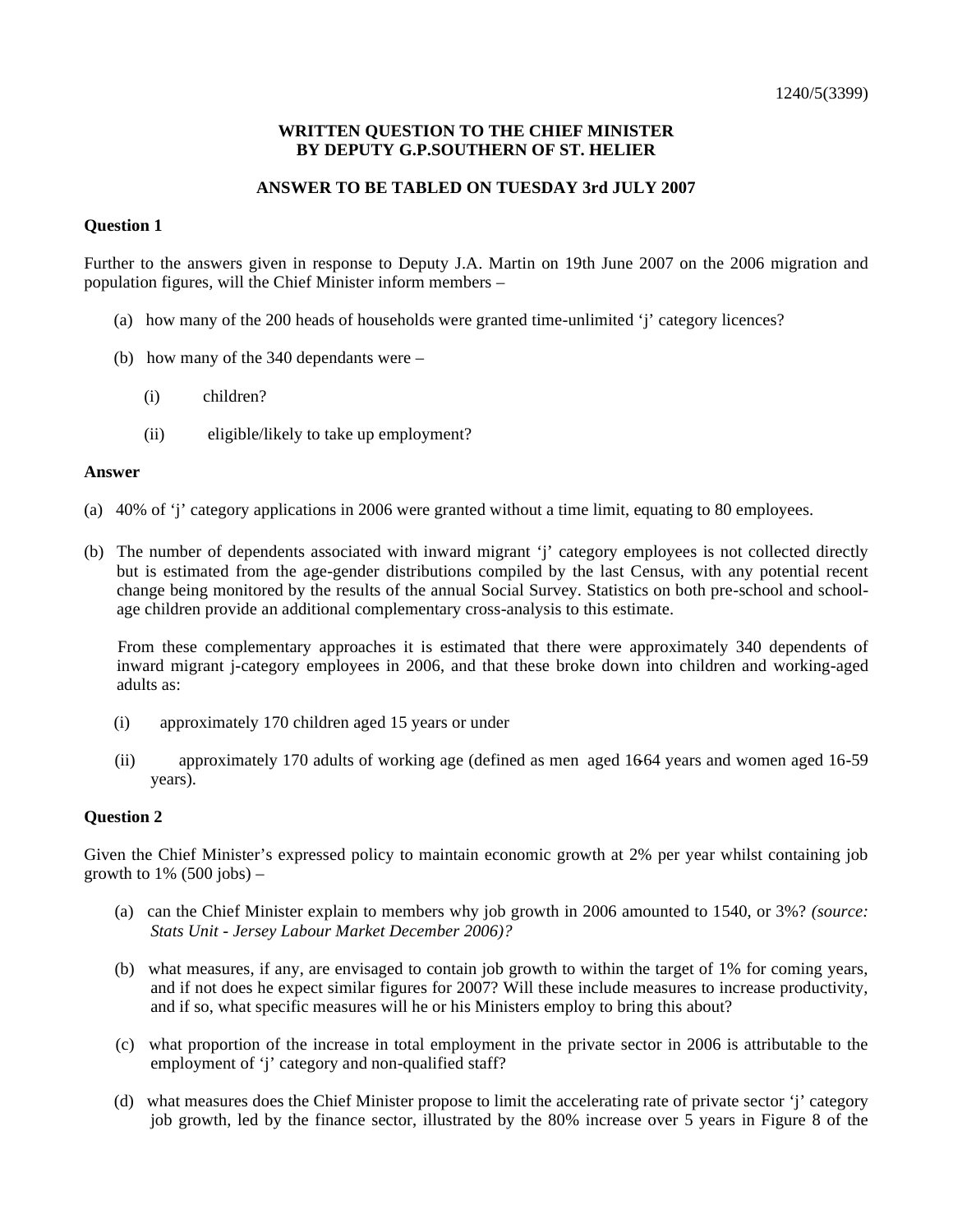# Jersey Labour Market December 2006 above? **Answer**

(a) Employment growth in 2006, based on the December figures, amounted to 1,540 because of the strong performance of the Jersey economy, favourable international economic environment, and the approach of the Council of Ministers to promoting and facilitating economic growth in accordance with the approved Economic Growth Plan, and the Strategic Plan, 2006 - 2011. This growth was driven by 1,140 local people gaining employment and entering the workforce - accounting for 81% of the private sector employment growth. This is a welcome development, and not something that should be capped in any single year, but rather, something that should be managed within the 1% per annum target over the life of the economic cycle and the life of the Strategic Plan.

 The Strategic Plan was agreed in 2004 and was set against the position in 2003. In this context, average growth in the total workforce over the 3-year period, 2003 - 2006, has been 0.44% per year, which is significantly below the 1% target. Such an average measure reflects the accepted economic reality that economic growth is not spread evenly in each and every year, but has a significant cyclical element which must be managed.

(b) The Regulation of Undertakings and Development Law and the Housing Law continue to be applied to manage economic growth, and in particular to manage migration. The strictness with which these controls are applied is reflected in the figures, with non-local employees making up 13% of the workforce, j employees making up just 3% of the workforce, and local employees making up the vast majority, 84%. In terms of growth in employment in 2006, local people were the beneficiaries, with 81% of job growth coming from local people. These controls will continue to be applied to achieve average employment growth of no more than 1% over the life of the Strategic Plan, until such time as in the near future new migration controls are introduced.

 In 2007, the economy is expected to continue to grow at a healthy rate and there will be further growth in job numbers. Any firm estimate, however, must await the publication of the 30th June 2007 manpower results.

 It is a clear objective of the Economic Development Department to deliver economic growth through increased productivity, with a maximum average annual growth in the working population of 1%. This is why, amongst other things, the Council of Ministers has placed a high priority on the development of a Skills Executive which, for the first time, will bring together all aspects of the skills agenda under one organisation. Over the coming months this new body which will be charged with developing a series of measures to maximise the skills of local people to meet the needs of the local economy in the most effective way.

- (c) As recorded in the published Jersey Labour Market December 2006, 11% of employment growth came from j category essential employees, 8% from non-locally qualified persons, and the vast majority, 81% from locally qualified people.
- (d) 'j' employees account for just 3% of the total labour force, and while this may be a 1% increase on 2002, when 'j's accounted for 2% of the labour force, it remains a small proportion of the total. It has also taken place at the expense of lower skilled non-local employees who now account for 13% of the workforce, compared to 14% in 2002. Local people continue to account for 84% of the workforce.

 These changes reflect improvements in productivity, in finance in particular but other industries also, as general economy activity becomes increasingly skilled, diverse, and of higher value. This is a positive development for the local labour force, who benefit from the skills transferred from this small j category labour force, enabling the Island to better compete in the international market place, as it must. Furthermore, as these skills are transferred to the local labour force, the less will be the need for j category employees in the future - while still securing the skills base the Island must have.

 These structural changes – the displacement of lower skilled with higher skilled activities - have taken place within the strict controls applied under the Regulation of Undertakings Law and Housing Law within the context of balancing economic growth against the demand of resources, in particular, housing. These controls